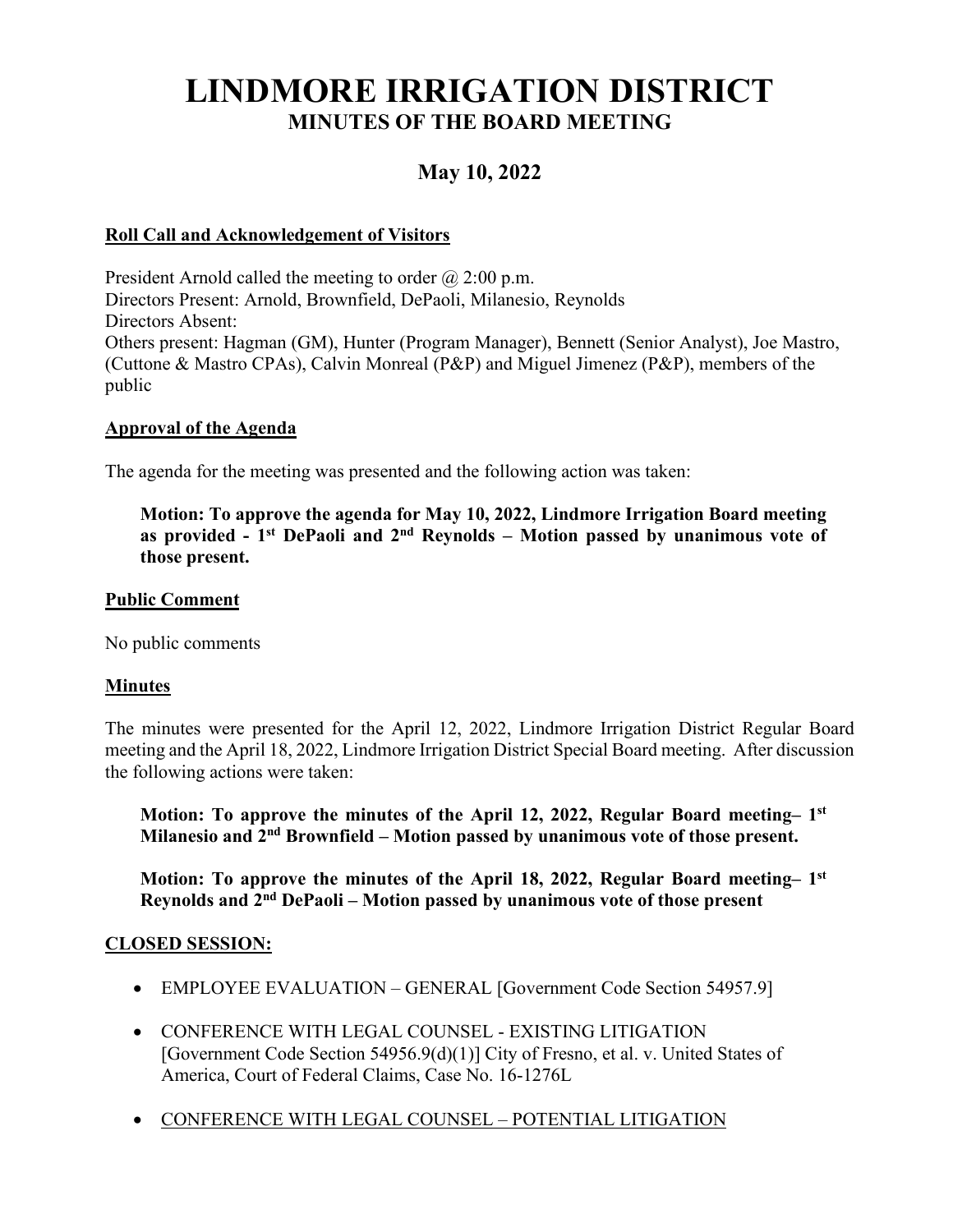[Government Code Section 54956.9 (d) (2)] - Number of Potential Cases: Two.

President Arnold called the Board into closed session at 2:03 pm and the Board came out of closed session at 2:27 pm and announced that no reportable action was taken in closed session.

# **FY2021 Audit**

The FY2021 Audited Financial Statements were presented by Joe Mastro. After discussion and answering questions from the Board, the following action was taken:

### **Motion: To accept the FY2021 Audited Financial Statements – 1st Brownfield and 2nd DePaoli – Motion passed by unanimous vote of those present.**

#### **Prior/New Action Items**

# **A. Report on Prior Board actions/discussions**

*Operation and Maintenance Report:* Hagman reported on staff operations and maintenance efforts, noting that repairs are going steady.

*Water Supply Report:* Hagman discussed the status of the district's water supply and how the water year is shaping up, including the USBR initial allocation of 15% class 1 for Friant Division Districts that remains but is still tenuous.

*District Water Recharge Projects:* Hunter and Miguel Jimenez (P&P) provided progress reports on both the Mariposa and Lewis Creek water recharge projects.

*Staffing & Office Space Update:* Nothing to report

# **B. New Action Items**

*5th Avenue Recharge Basin Conveyance:* Miguel Jimenez (P&P) presented alternatives for conveying water for recharge into the  $5<sup>th</sup>$  Avenue basin. There was a lengthy discussion and questions determining type of infrastructure and the route to use to get to the basin. Board directed Hagman to visit with the two landowners along the alignment to determine if they would work with the district on this canal.

*Miscellaneous Administrative Items:* Hagman reported the MOU with the union will expire at the end of 2022.

# **C. Finance Issues**

Review accounts payable listing and request by staff that the Board ratify the payments made to pay the bills:

**Motion: To ratify the payments made to pay the bills as follows: A/P Checks (#15374 – 15416) April 13, 2022 to May 6, 2022 in the amount of \$106,378.03 and payroll for April 2022 in the amount of \$96,769.97 for a total disbursement of \$203,148.00. 1st Milanesio and 2nd DePaoli - Motion passed by unanimous vote of those present.**